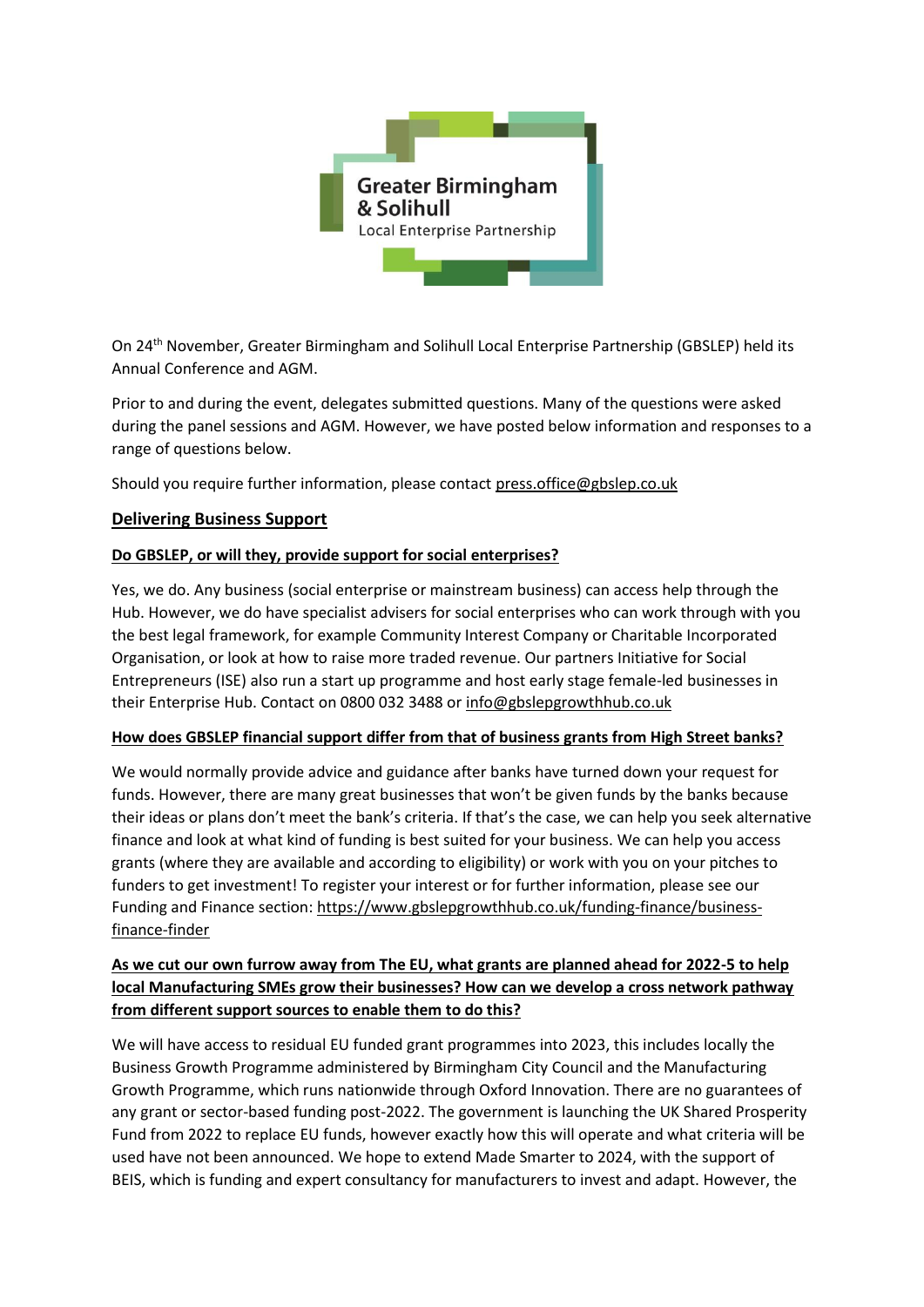point that all key players including businesses, manufacturers' organisations like Make UK and SMMT, LEPs and others should come together to build consensus about programmes to replace EU funded ones is a good one and as a LEP we will champion this approach over the coming months.

## **If I have a suggestion regarding how best to help businesses (in turn to help the UK economy): who and where can I submit my suggestion?**

Please contact GBSLEP Growth Hub – Contact on 0800 032 3488 or [info@gbslepgrowthhub.co.uk](mailto:info@gbslepgrowthhub.co.uk)

### **What funding is available for solopreneurs?**

To understand the range of support available at GBSLEP Growth Hub, please contact on 0800 032 3488 or [info@gbslepgrowthhub.co.uk](mailto:info@gbslepgrowthhub.co.uk)

#### **How and where to present a mega innovative project and to get kick-start funding.**

This depends on the type of project that you are looking to fund. GBSLEP puts out regular 'Funding Calls' for organisations to submit ideas and proposals. This can range from supporting our young people or driving the low carbon agenda. If you would be interested in discussing your project, please contact GBSLEP [hello@gbslep.co.uk](mailto:hello@gbslep.co.uk)

## **Skills delivery**

# **We are finding recruitment very difficult in the Planning Sector. We are keen to work with school and educate school leavers about planning and offer apprentice type roles. How could we best facilitate this?**

Recruitment across several sectors is proving particularly difficult at the moment. As the economy recovers from the pandemic, supply chains (including the labour supply) are not reacting quickly enough, creating a disconnect between vacancy and unemployment levels. This is only exacerbated by the effects of Brexit, individuals realising their worth in the labour market and a need for new and agile skills in almost all market sectors.

Through the GBSLEP Skills and [Apprenticeship Hub](https://www.gbslepgrowthhub.co.uk/skills-hub?gclid=Cj0KCQiA-qGNBhD3ARIsAO_o7yn0JigtDxFRLEeRE8-Fg9wXv2zBaBvWyZ98rXeqoThbfB86pQt7l4kaAgW2EALw_wcB) and the Careers Hubs we support across the GBS geography, we have created pathways to employment for young people that both equip individuals with the high level skills they need to access high quality employment opportunities, and support employers to take on young people and create the high quality jobs both they and the recovering economy need.

This is done through a package of skills training with local high quality providers (including apprenticeships, traineeships etc.), appropriate grants and wage subsidies to employers, careers support, advice and guidance to young people, and the support of a skilled GBSLEP Skills Hub business adviser who will help you complete a bespoke Training Needs Analysis and design a package of support to meet both your business needs and the career aspirations of young people and school leavers.

#### **Supporting our Young People**

# **What opportunities or support does GBSLEP have by way of, for example, tasters or work experience placements, that will raise the aspirations of those young people who have additional barriers to overcome?**

GBSLEP has established and funded careers hubs in both Birmingham and Solihull that connect young people with careers guidance and information as well as tasters, placements and progression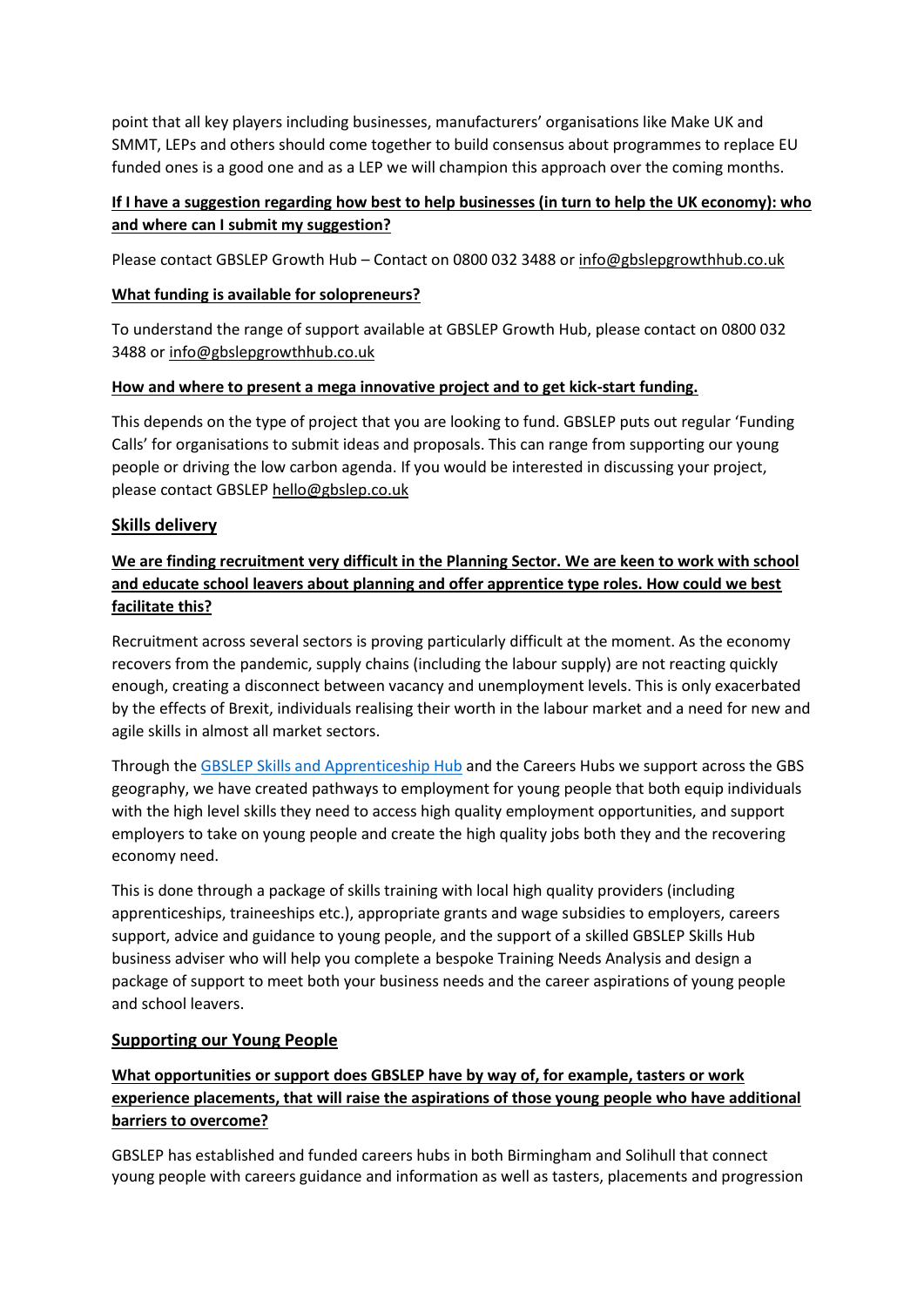opportunities. Specialist schemes exist across our growth sectors including in Business, Professional and Financial Services with our key partner Ahead Partnership.

We are also looking to develop similar taster, placement and work experience schemes (aligned with high quality training opportunities) in sectors of current high demand and growth; such as digital, construction, logistics, hospitality etc.

We have also developed links with Speakers for Schools to offer careers support and work experience opportunities with some of the top 100 companies across our region and the whole country; virtual tasters and work experience can open up opportunities that were not available to all young people before the pandemic.

The integration of our careers support into our Skills and Apprenticeship Hub has enabled us to provide access to practical tasters and placement support through our advisers included in some of the additional support we offer through our schemes. This integrates into our Kickstart placement creation pipeline and our Young Persons' Jobs Fun that can take a young person from a taster, to a placement, to an apprenticeship, to a full-time high skilled and high quality job in a growth sector.

#### **How will you ensure it will be an inclusive future for all young people?**

The future of our young people is a core strategic aim of GBSLEP and their needs are hard-wired into every intervention of ours going forwards. This includes ensuring that all of the major capital investments and developments that GBSLEP is heavily involved in afford employment and training opportunities for young people. Where possible these will be prioritised through appropriate social value interventions.

The offers of our Skills and Apprenticeship Hub are available to all young people, no matter of background, and we will ensure we look to overcome socio-economic barriers and discrepancies wherever possible. These include specialist interventions to improve apprenticeship participation in BAME communities, to overcome gender imbalances in the skills market and workplace, to develop appropriate interventions to support the graduate market and retain high-level skills etc.

We are ensuring that the needs of all young people are aligned to the areas of greatest demand within our economy. This includes ensuring that the skills and abilities of young people are maximised in response to the climate crisis, green recovery and growth. Here we understand that our young people are our most valuable resource as they will be the generation that must address the environmental mistakes of the past. GBSLEP investment in green skills infrastructure will ensure that the opportunity exists for our young people to gain the skills necessary to win the climate war within their lifetimes.

#### **Driving a Low Carbon recovery**

# **Are there plans to consider implementing a method to calculate carbon footprint savings within projects, to ensure carbon savings are clearly demonstrable rather than theoretical and potentially prone to manipulation?**

Yes we have developed a 10-point action plan at the LEP and Councillor Courts, leader of Solihull Council and GBSLEP Board Director, is our Net Zero Champion. He is responsible for taking us to task on this! The work delves into how we are monitoring and evaluating our own projects and investments.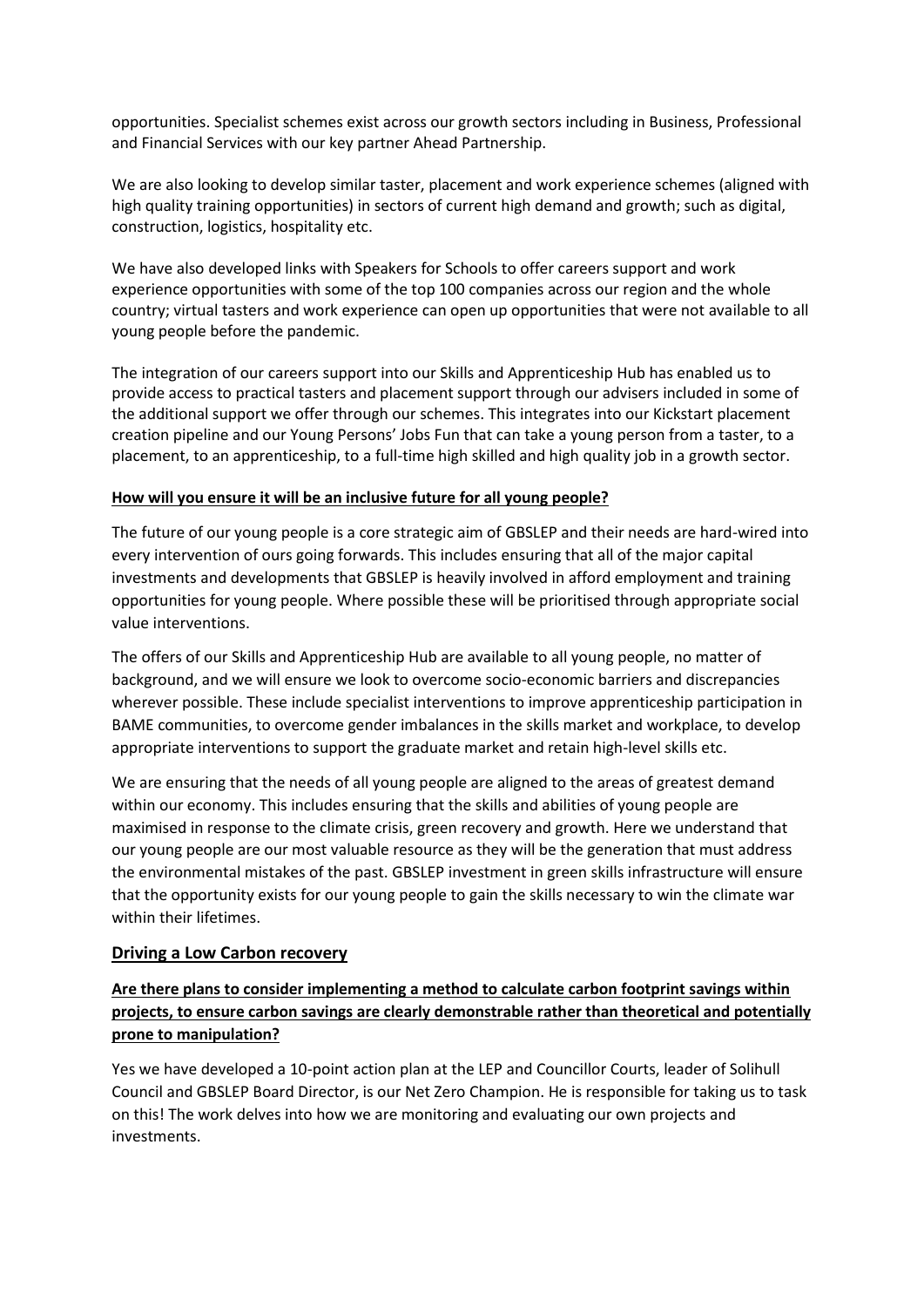This year's Delivery Plan is also very much focused on decarbonisation. Our Enterprise Zone Investment Plan is currently being updated to respond to a greater need to contribute towards regional and national decarbonisation targets. We're also doing this across our sectors e.g. creative/ cultural e.g. by working with our partners on initiatives such as the Whole Places Zone.

In addition to this, we have also appointed a 'Sustainability Policy Officer' to take responsibility for reviewing how we can make carbon savings.

# **In the West Midlands area what is the split of emissions by sectors? Are all sectors being supported by GBSLEP?**

The Government produce emissions data for the various regions, which has a breakdown of the emissions per sector. The data is usually lagging by around two years as it is collated and verified, with the most recent update below which includes 2005 to 2019 data.

[https://data.gov.uk/dataset/723c243d-2f1a-4d27-8b61-cdb93e5b10ff/uk-local-authority-and](https://data.gov.uk/dataset/723c243d-2f1a-4d27-8b61-cdb93e5b10ff/uk-local-authority-and-regional-carbon-dioxide-emissions-national-statistics-2005-to-2019)[regional-carbon-dioxide-emissions-national-statistics-2005-to-2019](https://data.gov.uk/dataset/723c243d-2f1a-4d27-8b61-cdb93e5b10ff/uk-local-authority-and-regional-carbon-dioxide-emissions-national-statistics-2005-to-2019)

Further data is also available in the WMCA 5-year plan: [https://www.wmca.org.uk/media/4871/wm](https://www.wmca.org.uk/media/4871/wm-net-zero-fyp-summary-tech-report.pdf)[net-zero-fyp-summary-tech-report.pdf](https://www.wmca.org.uk/media/4871/wm-net-zero-fyp-summary-tech-report.pdf)

GBSLEP are targeting support all sectors in a variety of ways, from investment in capital projects, project grants and through to 'pivot and prosper' reports. Examples include the Tyseley Energy Park which GBSLEP have supported throughout, which has created a green hydrogen refuelling station which is powering clean buses in Birmingham; along with the Green grant scheme we launched which was designed to help the Food Manufacturing industry to decarbonise.

As you will have seen, we launched the Clean Growth Programme which is designed to help SMEs (11 to 249 employees and three years of trading) of all sectors to have a Building Decarbonisation Report and/ or a Green Pivot Report carried out. These will help businesses to realise the ways in which they move towards a low carbon future.

# **Retrofitting our existing housing stock is key to meeting net zero. How can connect learners, education and employers?**

There is various work going on here to develop the roles needed for future retrofitting, as well as the knowledge and experience needed for when large scale retrofitting takes off. The West Midlands has a Retrofit Academy which can help learners to get the qualifications needed to lead retrofit projects and then there is the Low Carbon Homes company which conducts conferences around the country to share experiences, share resources as well as connect professionals on their forums:

- <https://www.retrofitacademy.org/home/>
- <https://www.lowcarbonhomes.uk/>

The WMCA has also recently launched a pioneering project to create low carbon neighbourhoods [https://www.wmca.org.uk/news/pioneering-project-announced-to-create-the-low-carbon](https://www.wmca.org.uk/news/pioneering-project-announced-to-create-the-low-carbon-neighbourhoods-of-the-future/)[neighbourhoods-of-the-future/](https://www.wmca.org.uk/news/pioneering-project-announced-to-create-the-low-carbon-neighbourhoods-of-the-future/)

### **Could we lead the UK In trialling green hydrogen to heat our existing homes?**

There is every possibility that we, as a region, could lead on this; though there is a lot of detailed thought that has to go into this. The West Midlands Combined Authority with Energy Capital and the three LEPs, which includes GBSLEP have already launched a West Midlands Energy Strategy and